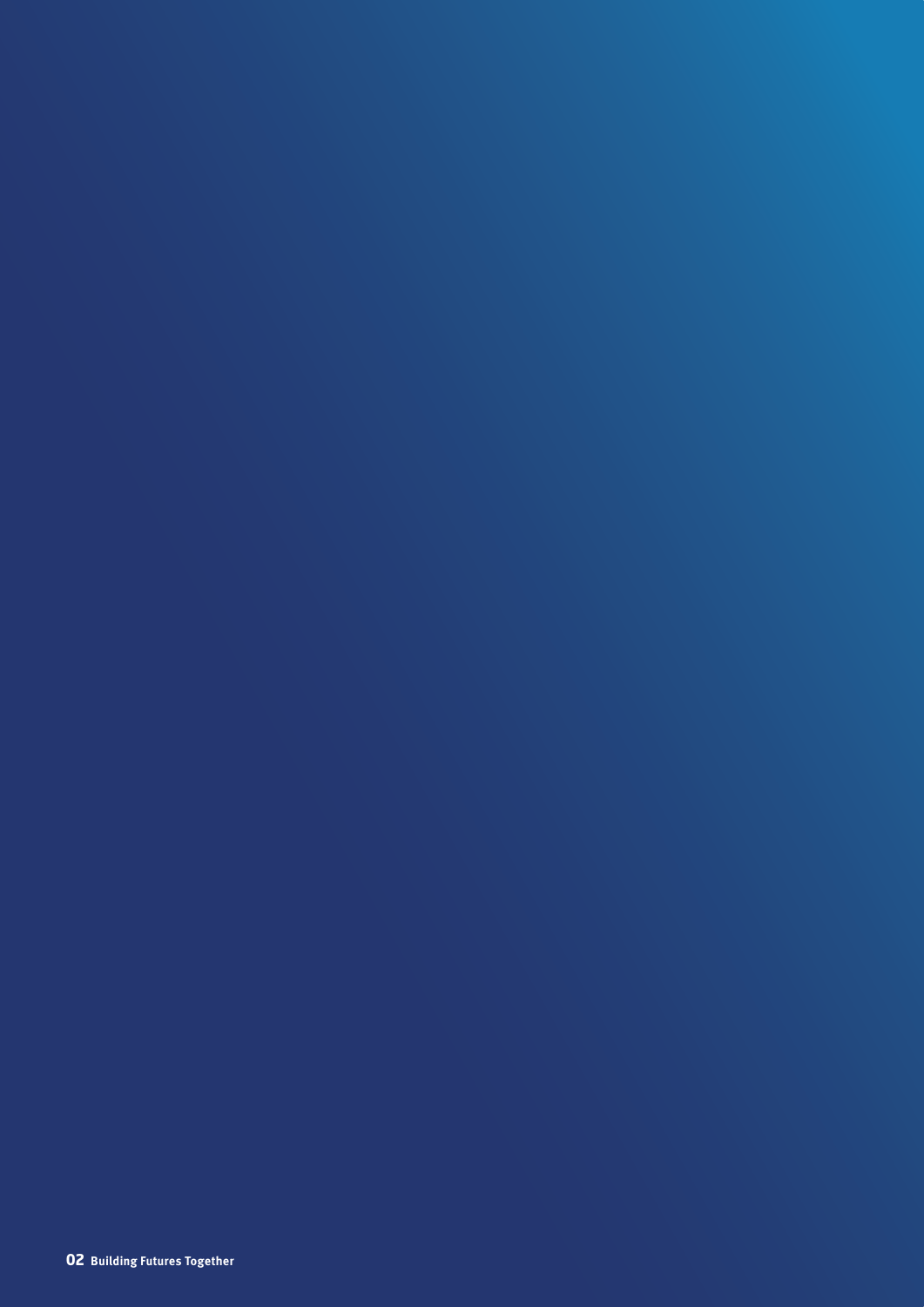## **Building Futures Together.**

**At Standard Life, we've been working with financial advisers to help people in Ireland enjoy their Second Lives, their way, for over 180 years. We partner with you, combining the best of our skills to help your customers build better futures.**

Standard Life is a life savings company. We provide savings solutions for every stage of our customers' lives – whether that's through a pension to save for their second lives; retirement options when they get there; building their life savings through investing, or giving it the chance to grow through carefully selected fund choices.

We're retirement specialists. We're here to support you so that you can provide your customers with real value. Our promise to you is simple. We work with you to help you:



Working together, our mutual customers can look to the future with confidence and optimism. They can look forward to a retirement on their terms, confident in the choices they have made for their life savings.

#### **Alan McCarthy**

Head of Distribution

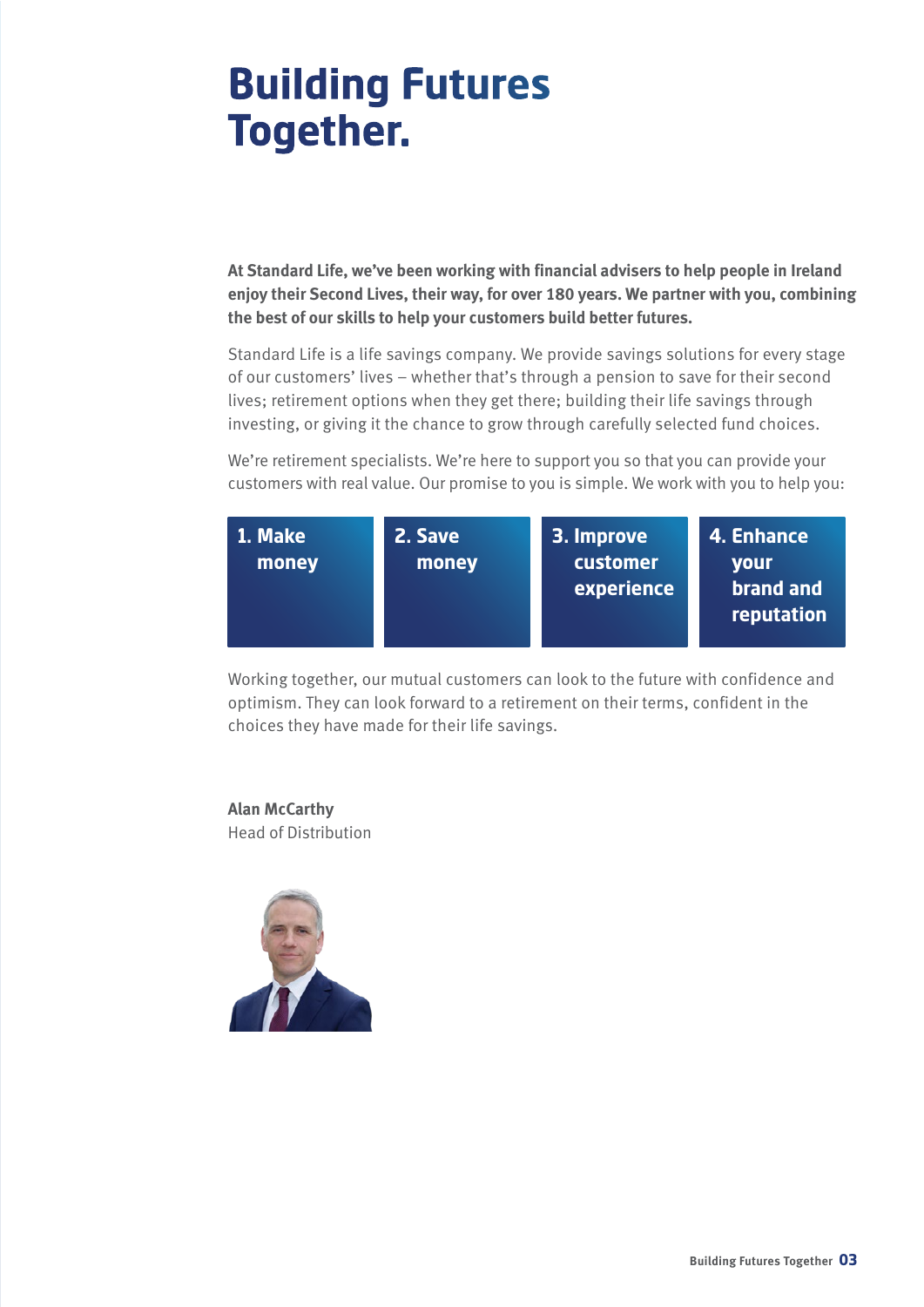## **Our commitment to you.**

**Our promise to you is simple. By working with Standard Life we help you to:**

#### **1. Make money**

- Identify new business opportunities by working with your Business Manager
- Explore what your customers want through our customer insight reports
- You're in control of pricing. You control variations of allocation, rebate and exit penalties
- Your business benefits when we use our channels to drive customers to you through advertising, PR and the promotion of the value of financial advice

#### **2. Save money**

- Access advice from experts within our business and our third party specialist partners
- Benefit from technology, designed, based on your feedback. Tools like Client View save you time and deliver what you need
- Take risk out of your business by seeking advice and guidance from market leading experts we provide access to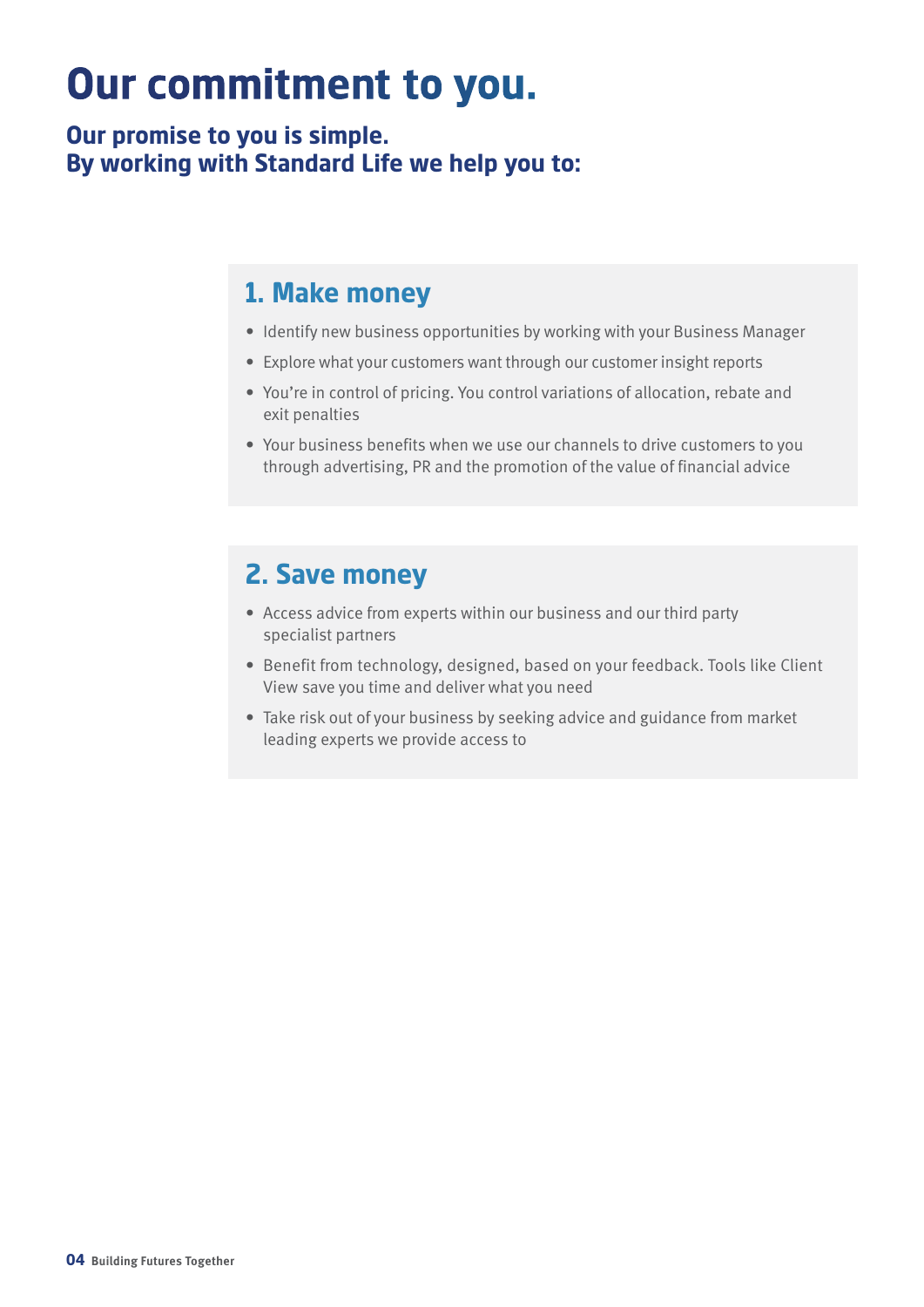#### **3. Improve end customer experience**

- Your first priority is your clients. You need to free up your time to put them at the heart of what you do. We understand this
- We take the time to learn how you'd like us to help you in the future. We react to your changing needs so you can continue to add value to your clients
- You can access support materials to help you build your advice business and guide your clients towards a better future

#### **4. Enhance your brand and reputation**

• Our Investment Solutions and Technical Solutions teams support you with complex queries and help you progress the sales journey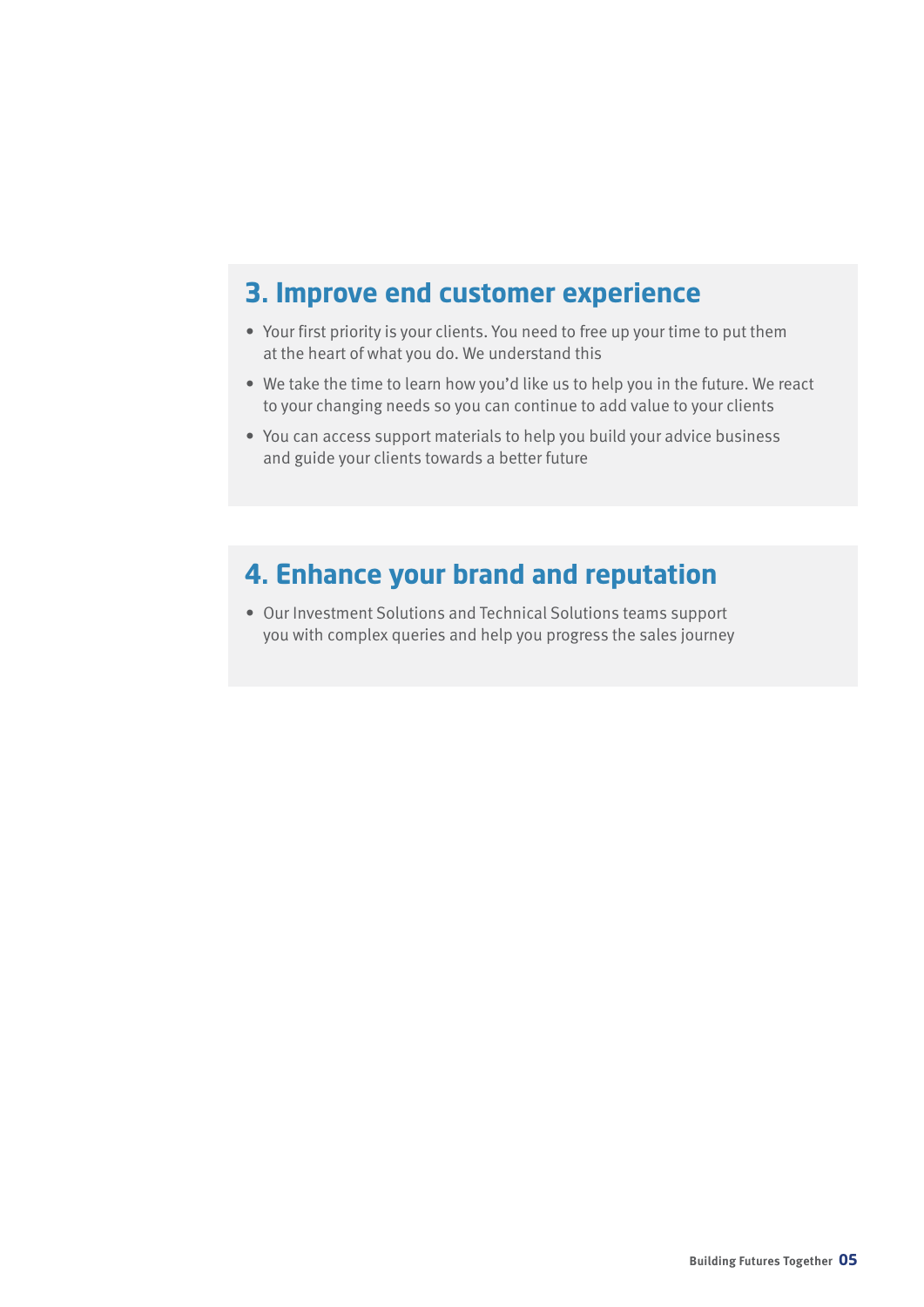## **We're here to help you succeed. Contact us.**

**By partnering with Standard Life, you benefit from over 180 years of experience working with financial advisers. We've learned a lot in that time; about our industry and how we can help you. We've evolved and set ourselves up so that we can make your journey to success a smooth one.** 

Our proposition centres on you and your business. We know that you're under pressure. To run a successful financial practice you need to be a master of many trades, from marketing and digital communications, to investments, and even life coaching advice.

At Standard Life, we've a number of teams that can offer you their expertise.

#### **Technical Solutions team**

Some clients ask challenging questions about pensions and investments. Others have complex requirements or circumstances. But whenever you face complex queries, you can rely on Standard Life's Technical Solutions team for simple, accurate answers. From highlighting technical nuances to guidance that can help identify client-specific solutions, our team is here to help.

The Technical Solutions team translates complex pension, saving and investment queries into simple answers. You can rely on us for the highest quality insights and your customer doesn't have to look elsewhere for information.

A customer's question can signal an unfulfilled need. When this happens, the Technical Solutions team helps you unlock its potential and transform it into a real business opportunity.

We're available to support you now and into the future. The team is available via phone, email and face-to-face meetings. You can also keep up to date with our latest views through LinkedIn forums. More formal training sessions for groups of up to ten are also available. These allow for a high level of interaction with the presenter and others in the group. So whether you're looking for a basic introduction to pensions for new starts in your business, or a masterclass on specific topics such as pension funding opportunities, QROPS, Pension Adjustment Orders, corporate investments, and more, you can benefit from the knowledge and expertise of our team.

We're here to support you, so you can offer more to your customers.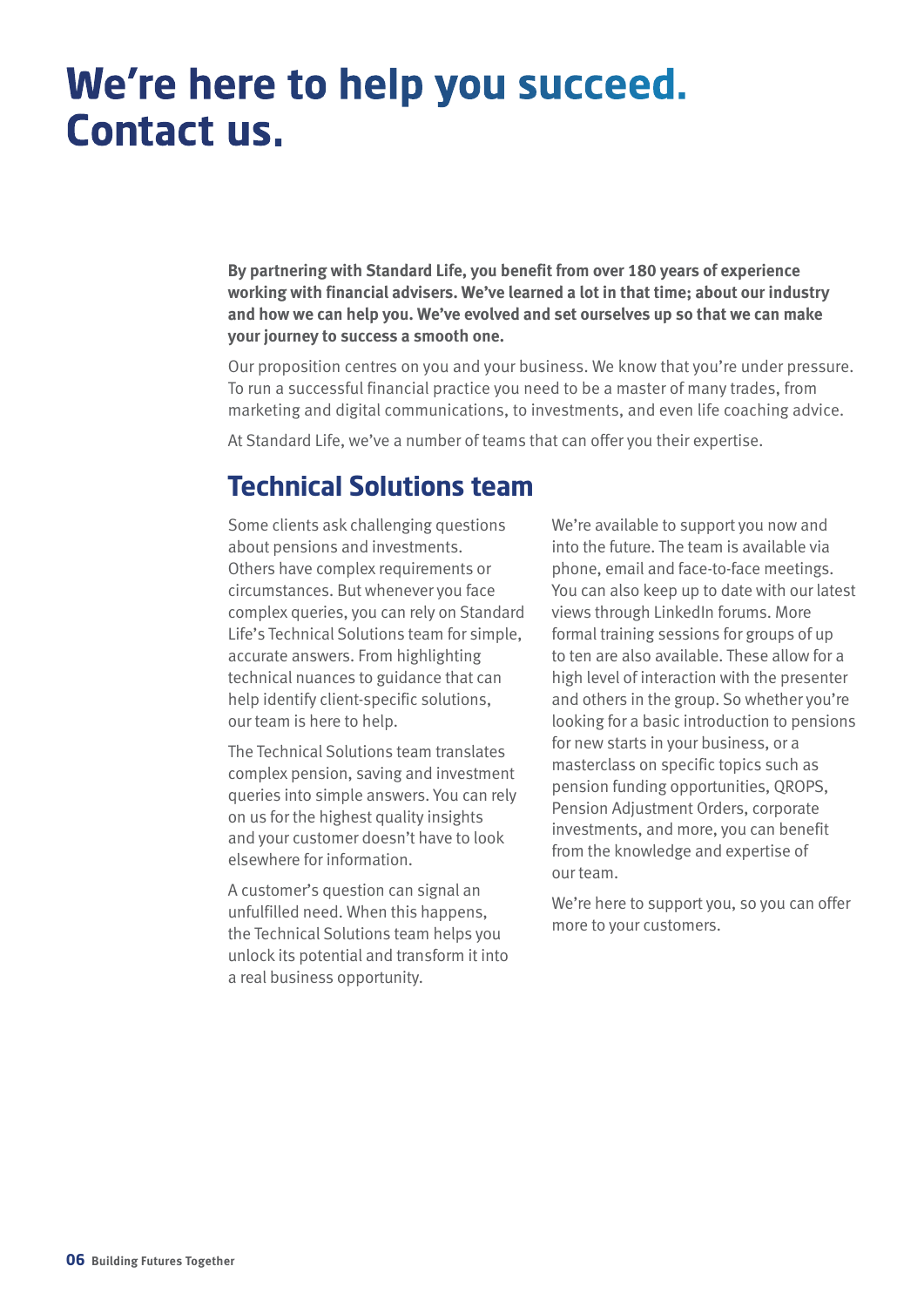#### **Investment Solutions team**

Our Investment Solutions team can help with:

- Investment insight and support
- Performance and analysis
- Fund manager access
- Personalised investment proposals
- Investment reviews

The team is available via phone, email and virtual meetings.

#### **Marketing team**

As retirement specialists, we focus on supporting people to live their best lives for longer.

Our Second Life campaign provides non-financial tools and supports, designed to assist the retirement journey. These are available for you to work through with your customers.

Our **Second Life Questionnaire** is designed to generate ideas and visualise what retirement looks like for your customers.

We've also created a number of **Retirement Chats videos** showcasing our Second Lifers and their retirement scenarios, how they have planned for and are living in retirement. The videos are designed to drive the conversation on what customers may want from their own Second Life.

Both the Second Life questionnaire and Retirement Chats videos are available at www.standardlife.ie/yourretirementhub

#### **Insight team**

Insight is hugely important to us in Standard Life. Our dedicated Insight program researches behaviours and attitudes as well as opinions from our advisers and customers. This enables us to understand the most pressing needs and make sure what we offer holds real value. We understand the factors that are affecting you and your business, and we want to make your journey to success a smooth one. We regularly share insights on the retirement market through our national insights program.